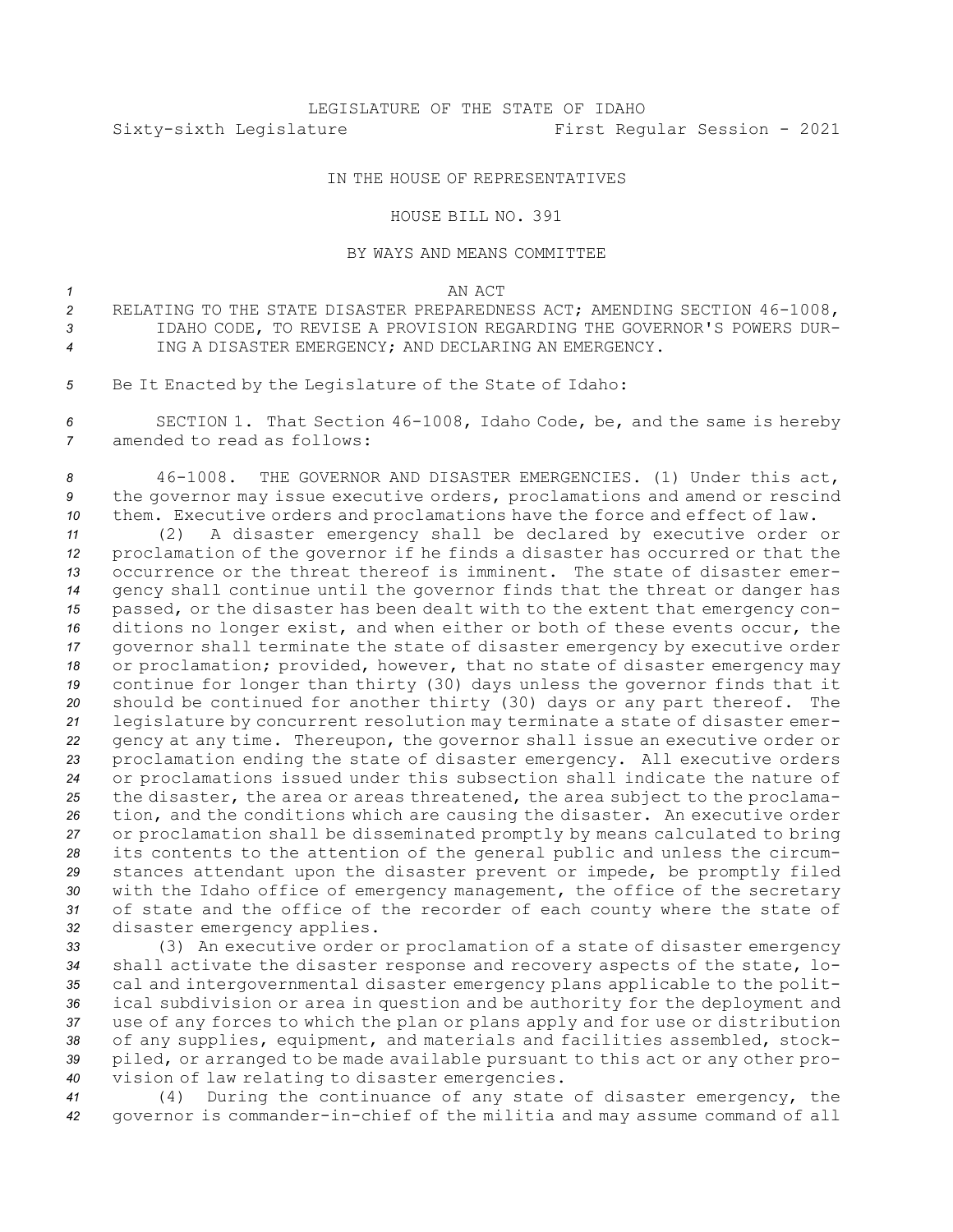other forces available for emergency duty. To the greatest extent prac- ticable, the governor shall delegate or assign command authority by prior arrangement embodied in appropriate executive orders or regulations, but nothing herein restricts his authority to do so by orders issued at the time of the disaster emergency. (5) In addition to any other powers conferred upon the governor by law, *<sup>7</sup>* he may: (a) Suspend the provisions of any regulations prescribing the proce- dures for conduct of public business that would in any way prevent, hin-10 der, or delay necessary action in coping with the emergency; (b) Utilize all resources of the state, including, but not limited to, those sums in the disaster emergency account as he shall deem necessary to pay obligations and expenses incurred during <sup>a</sup> declared state of dis- aster emergency; (c) Transfer the direction, personnel, or functions of state depart- ments and agencies or units thereof for the purpose of performing or fa- cilitating emergency services; (d) Subject to any applicable requirements for compensation under sec- tion 46-1012, Idaho Code, commandeer or utilize any private property, real or personal, if he finds this necessary to cope with the disaster emergency; (e) Direct and compel the evacuation of all or part of the population from any stricken or threatened area within the state if he deems this action necessary for the preservation of life or other disaster mitiga- tion, response, or recovery; (f) Prescribe routes, modes of transportation, and destinations in connection with evacuation; (g) Control ingress and egress to and from <sup>a</sup> disaster area, the movement of persons within the area, and the occupancy of premises therein; (h) Suspend or limit the sale, dispensing or transportation of alco- holic beverages, explosives, and combustibles; (i) Make provision for the availability and use of temporary emergency *<sup>33</sup>* housing. (6) Whenever an emergency or <sup>a</sup> disaster has been declared to exist in Idaho by the president under the provisions of the disaster relief act of 1974 (public law 93-288, 42 U.S.C. 5121), as amended, the governor may: (a) Enter into agreements with the federal government for the sharing of disaster recovery expenses involving public facilities; (b) Require as <sup>a</sup> condition of state assistance that <sup>a</sup> local taxing dis- trict be responsible for paying forty percent (40%) of the nonfederal share of costs incurred by the local taxing district that have been de- termined to be eligible for reimbursement by the federal government, provided that the total local share of eligible costs for <sup>a</sup> taxing dis- trict shall not exceed ten percent (10%) of the taxing district's tax charges authorized by section 63-802, Idaho Code; (c) Obligate the state to pay the balance of the nonfederal share of el- igible costs within local taxing entities qualifying for federal assis-tance; and

2